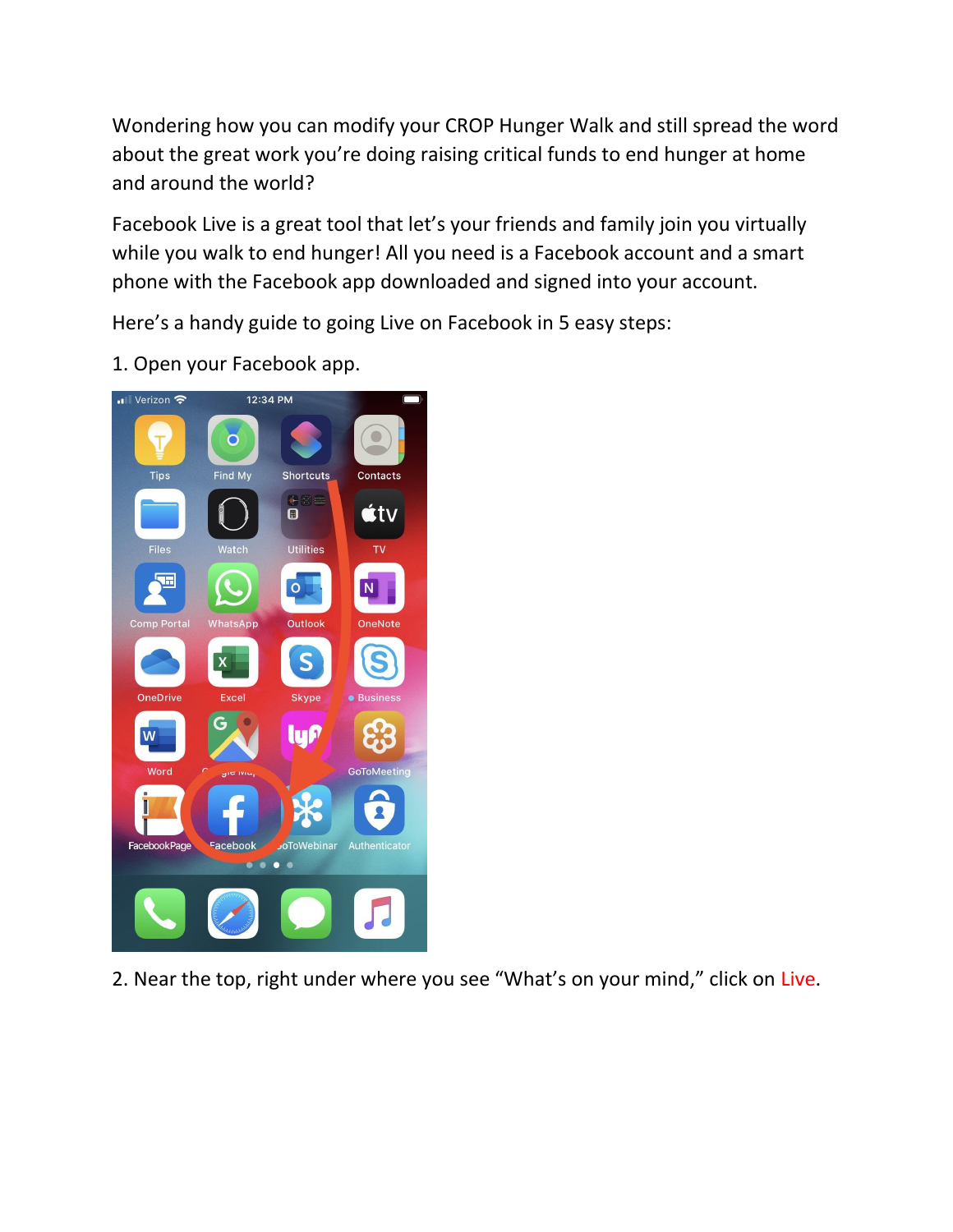

3. Hopefully what you see next is your beautiful, smiling face in a window that looks like this: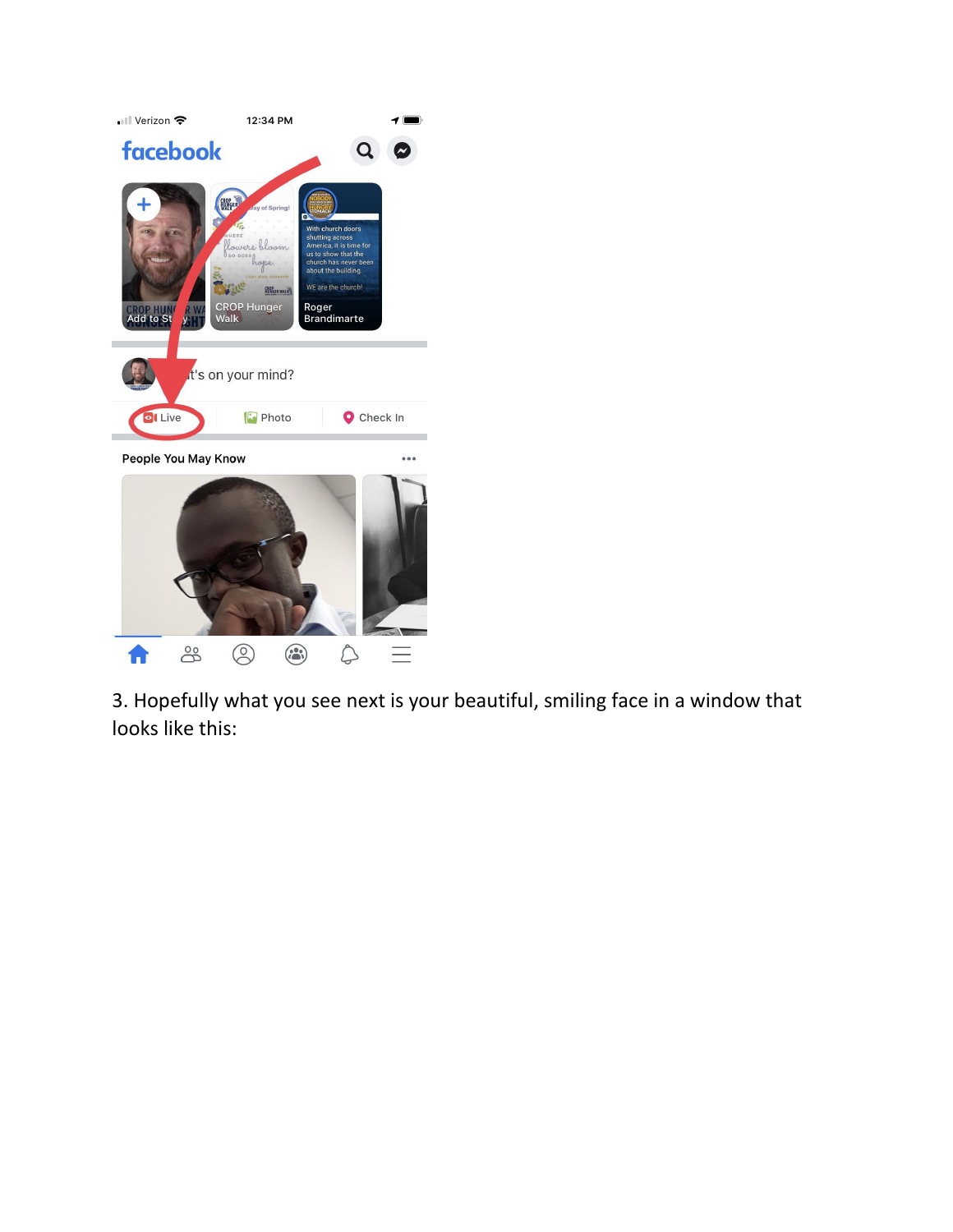

You're going to want to tap where indicated above to enter a description. Something like, "I'm STILL walking to end hunger! Join me to fight for the most vulnerable, and click on this link to donate: [INSERT YOUR PERSONAL CHW FUNDRAISING LINK]."

Do you see this little icon that sort of looks like a camera? If you tap it, your phone will switch to the front-side camera. You can switch back and forth during your Facebook Live depending on whether you want to show yourself speaking, or show what you're looking at.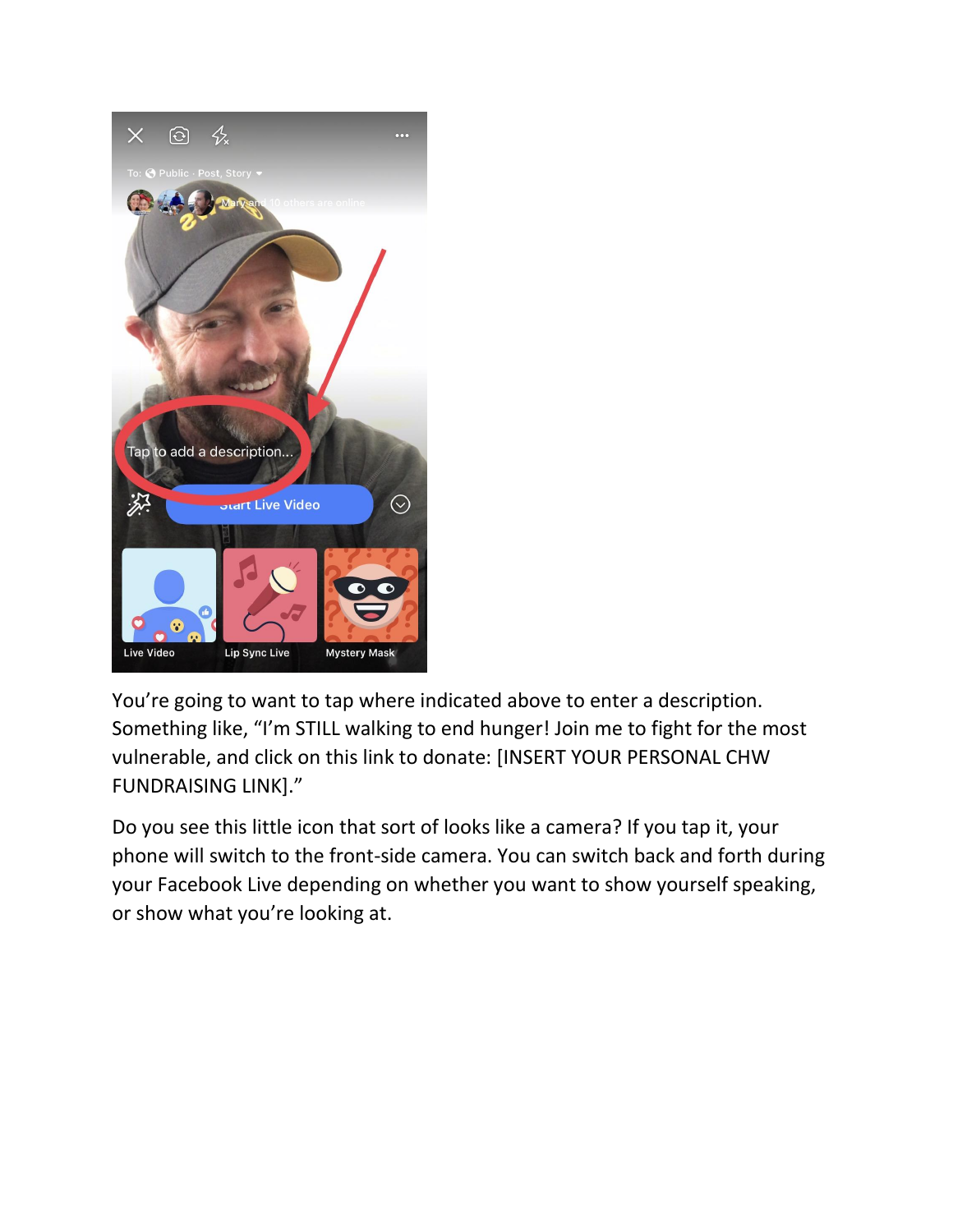

4. OK! You're ready to go LIVE! Tap the long blue button that says Start Live Video.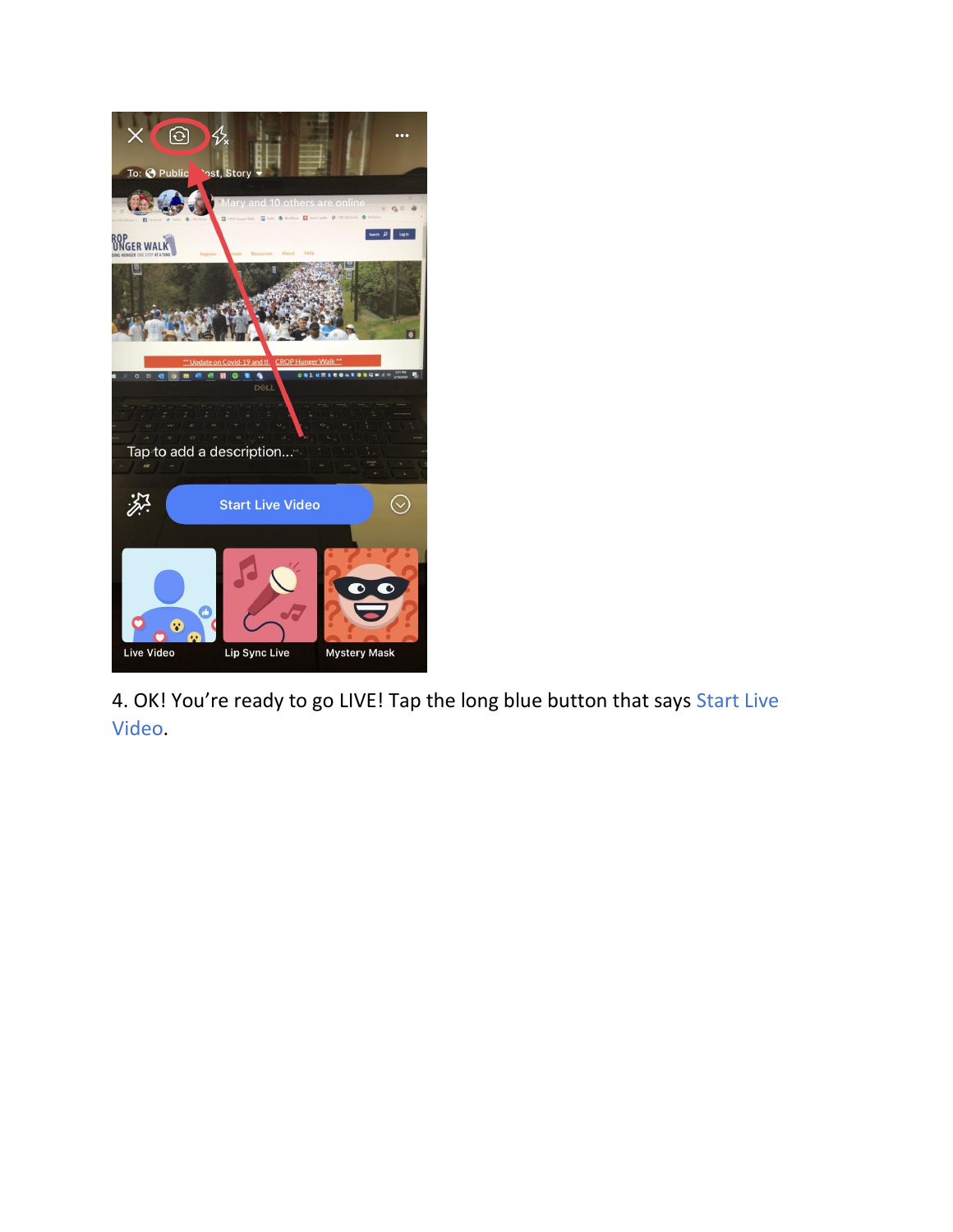

In just a few seconds, Facebook will start your Live broadcast! The camera icon that switches the camera view is now at the bottom, so you can switch back and forth during your Live broadcast.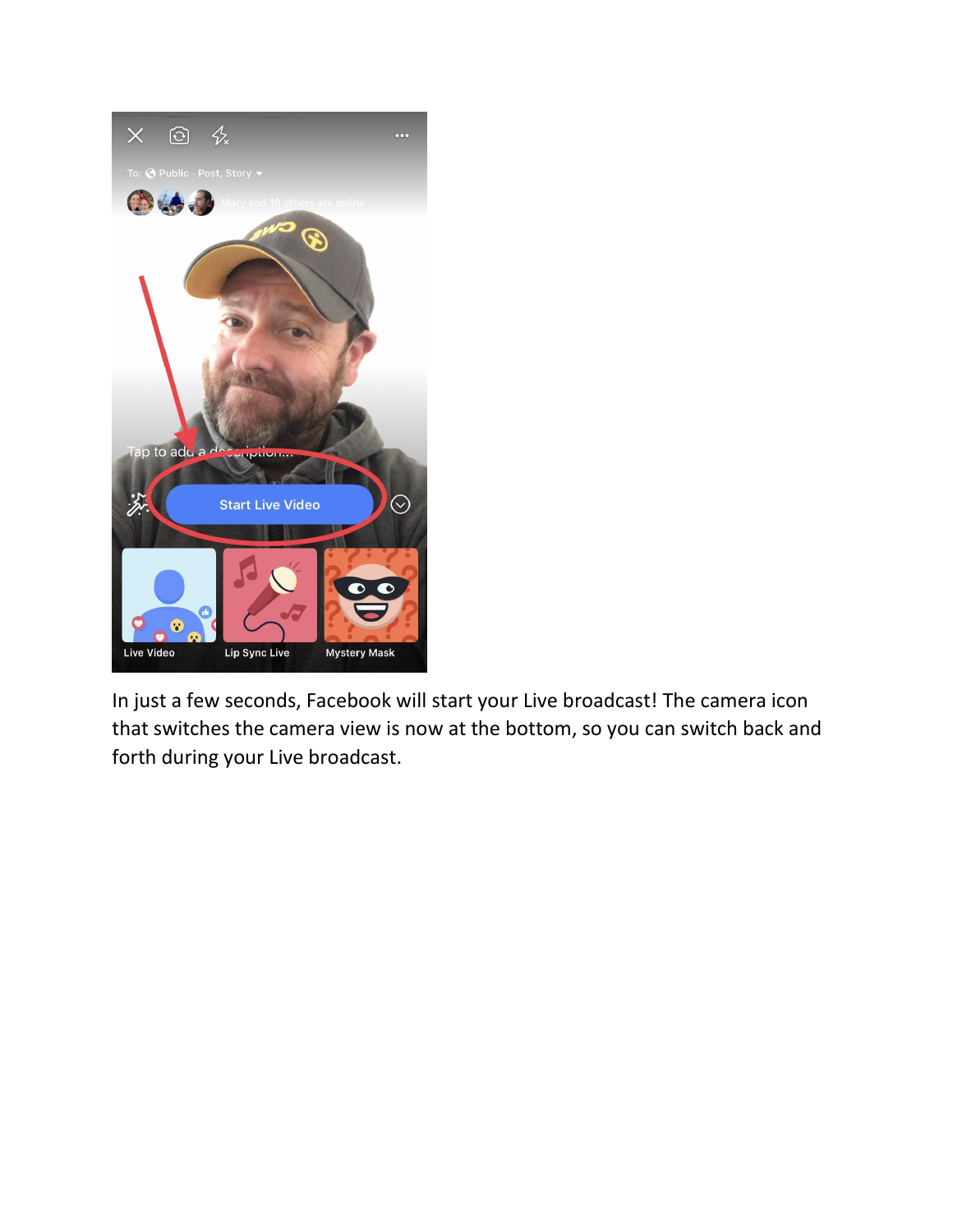

During your Live broadcast, here's a few ideas:

- A. Talk about why you're doing a Facebook Live instead of the large group CROP Hunger Walk. We may be under social distancing guidance, but getting outside is important for our physical and mental well-being during this time!
- B. Why are you doing a CROP Hunger Walk? What makes this event and the fundraising so important to you? The world's vulnerable are the hardest hit during any crisis, be it coronavirus, poverty, or food scarcity. Even in this time of emergency, we can still raise critical funds for them!
- C. Invite your viewers to click on your fundraising link in the description so they can donate! This is important  $-$  you can use this is a powerful opportunity to continue your fundraising!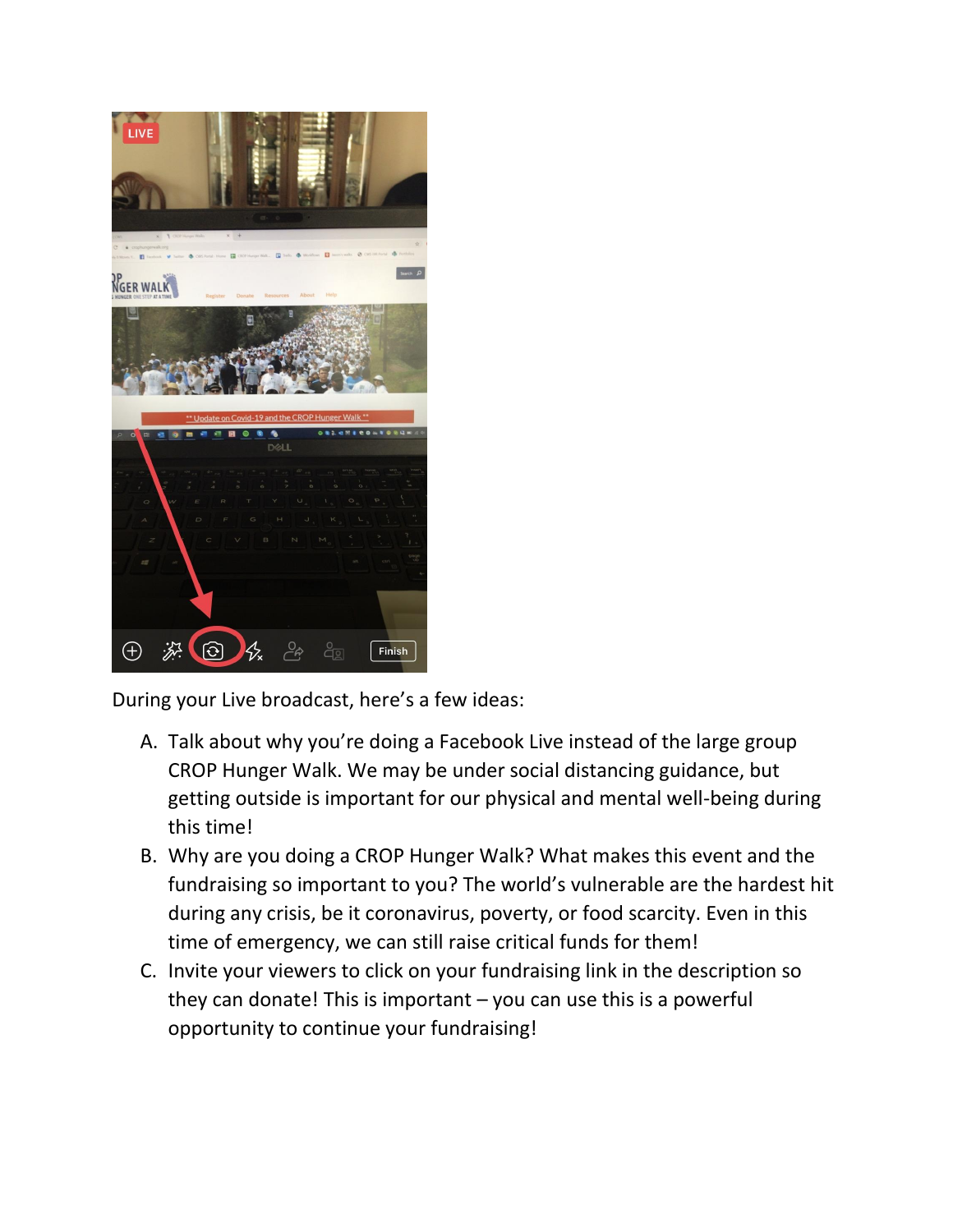- D. During your Live broadcast, you might see your friends' names show up on your screen indicating that they're watching – they may even comment. Engage them! Say hi! Let them know you see their interaction!
- E. Be creative! Have fun! Seeing our friends' smiling faces is also really important during this time!

5. When you're all finished, you're ready to end the broadcast and share your video. On the bottom right you'll see the button for Finish. Click on it.



And lastly, you'll want to Share it to your Timeline by clicking on the Share button.